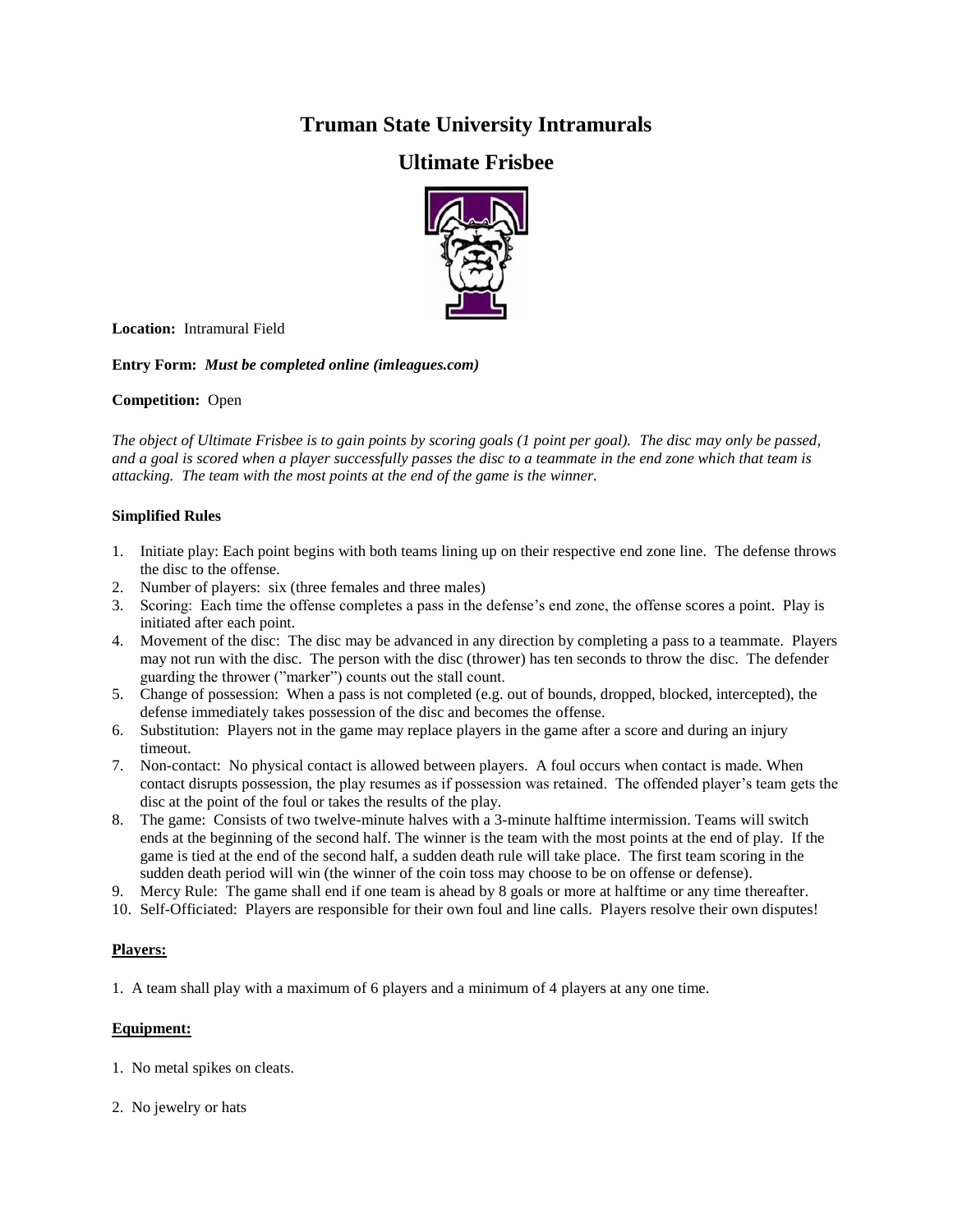3. Please make sure all metal on knee braces are completely covered.

## **Playing Field:**

1. TSU Intramurals will play on a field approximately 40 yards wide, and 100 yards long including the 15 yard end zones.

2. If a pass is completed outside the lateral boundary, it is considered incomplete and the defensive team gains possession of the disc. In order to be considered in-bounds, a player must land with both feet touching inside or on the boundary line. Should the disc land outside the lateral boundary; it is returned to play on the main playing field at the point where the disc went out-of-bounds. The player throwing the Frisbee in-bounds must have one foot on the line.

### **Officials:**

1. No referee is used; the two teams play on an honor system. An IM staff member will keep the time and the score, and may be called upon to settle questions regarding rules, fouls, etc.

### **Time:**

1. Games will consist of two 12-minute periods, with a 3-minute halftime between the periods. The clock will run continuously except for injuries, time outs and during the last 2 minutes of the second half and during the 5 minute overtime period. During the last 2 minutes and the overtime period, the clock will stop after every goal, for time outs, injuries, fouls, and when the disc goes out-of-bounds. The clock restarts when the disc is thrown in-bounds, when the receiving team touches the disc following a throw-off, or when both teams are ready to resume play.

2. Each team is permitted 2 time-outs per game and one per overtime period, each lasting one minute. Either team may call a time-out after a goal and before the ensuing throw-off. A team must be in possession of the disc in order to call a time-out during play.

3. In the event of a tie at the end of regulation time, sudden death overtime will occur (first team to score wins). The captains will flip a coin to determine which team will throw-off.

#### **Throw-Off:**

1. Play begins with the throw-off. The captains of the two teams will flip a coin to determine which will throw or receive, or choice of goal. The teams shall alternate throw-offs at the beginning of each period. All players must be on or behind their own goal line until the disc is released. The receiving team must stand on their own goal line without changing relative position.

2. A player on the goal line throws the disc toward the other team. As soon as the disc is released, all players may cross the goal lines. **No player on the throwing team may touch the disc in the air or before it is touched by a member of the receiving team.**

\*The receiving team may catch the disc or allow it to fall untouched to the ground. If a member of the receiving team successfully catches the throw-of, that player has possession at that point. If the receiving team touches the disc and fails to catch it, the team which threw off gains possession of the disc where it is stopped. If the disc is allowed to fall untouched to the ground, the receiving team has possession where it is stopped.

3. The disc must land within the boundaries of the playing field on the throw-off. If it does not, the receiving team has the option to take the disc where it went out-of-bounds or to have the disc re-thrown. Each time a goal is scored, the teams switch direction of their attack, and the team which scored throws-off on the signal of the receiving team.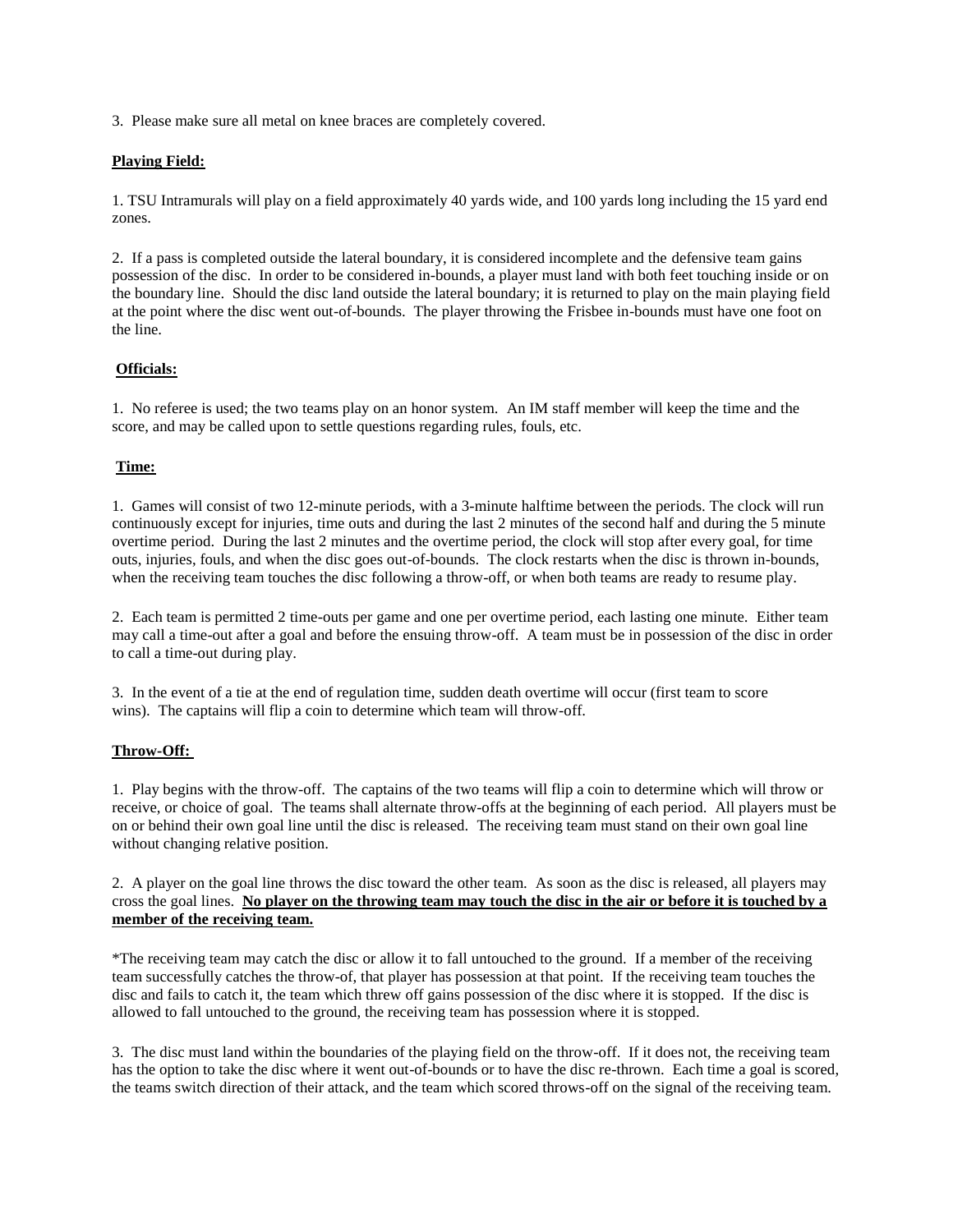### **The Play:**

1. The team, which has possession of the disc, must attempt to move the disc into position so that they may score a goal. A player may propel the disc in any way he wishes. **The Frisbee may never be handed from player to player.** In order for the disc to go from one player to another, it must at sometime be in the air.

2. No player may walk, run or take steps while in possession of the disc. The momentum of the receiver, however, must be taken into consideration. Should a player take steps obviously not required to stop, play stops and he returns to the point where he gained possession and play resumes when both teams are ready.

3. The player in possession may pivot on one foot, as in basketball. The thrower may not change his pivot foot. **Only one player may guard the person in possession of the disc**. The disc may not be wrenched from the grasp of an opposing player or knocked from his or her hand.

4. The defensive team gains possession whenever the offensive team's pass is incomplete, intercepted, knocked down or goes out-of-bounds. A rolling or sliding disc may be stopped by any player, but may not be advanced in any direction. After the disc is stopped, no defensive player may touch it. Possession is gained at the point where the disc is stopped. Any member of the team gaining possession of the disc may throw it.

5. A player may catch his own throw if the disc has been touched by another player during its flight. Bobbing to gain control is permitted, but tipping to oneself is not allowed.

### **End zones:**

1. Any time a team gains possession in the end zone which they are defending, the player may choose to resume play where the disc is stopped or at the goal line. A player may carry the disc up to the goal line provided that he or she approaches it perpendicularly. The player may not pass the disc as he or she approaches the goal line. If a team gains possession in the end zone, which it is attacking, the disc is carried perpendicularly to the goal line and play resumes immediately from the goal line.

## **Fouls:**

1. Only the player fouled calls a throwing foul. It is defined as any physical contact between offensive and defensive player sufficient to deter the flight of the disc. Contact occurring during the follow-through is not sufficient grounds for a foul. **If the pass is completed, the foul is automatically declined, and play proceeds without stopping.**

2. A foul is also called when any physical contact occurs as a result of the offensive or defensive players playing the man instead of the disc. This includes pushing, grabbing, clipping, holding, kicking, submarining, etc.

3. The player who is fouled calls "foul," play stops and the player gains possession at the point of the infraction. Play continues when both teams are ready. Should a foul occur in the end zone, possession is regained at the goal line.

4. A stalling violation occurs when the player guarding the thrower counts aloud 10 seconds and calls out "stalling". If the disc has not been released at the end of the count it is turned over to the defense at that point. The person guarding the thrower must be arms length and disc, but thrower cannot pivot into the defender.

#### **Scoring:**

1. A goal is scored when an offensive player has two feet in the end zone after receiving a pass from a teammate. A player in possession may not score by running into the end zone. The team that scores receives one point. **MERCY RULE: The game shall end if one team is ahead by 8 goals or more at halftime or any time thereafter.**